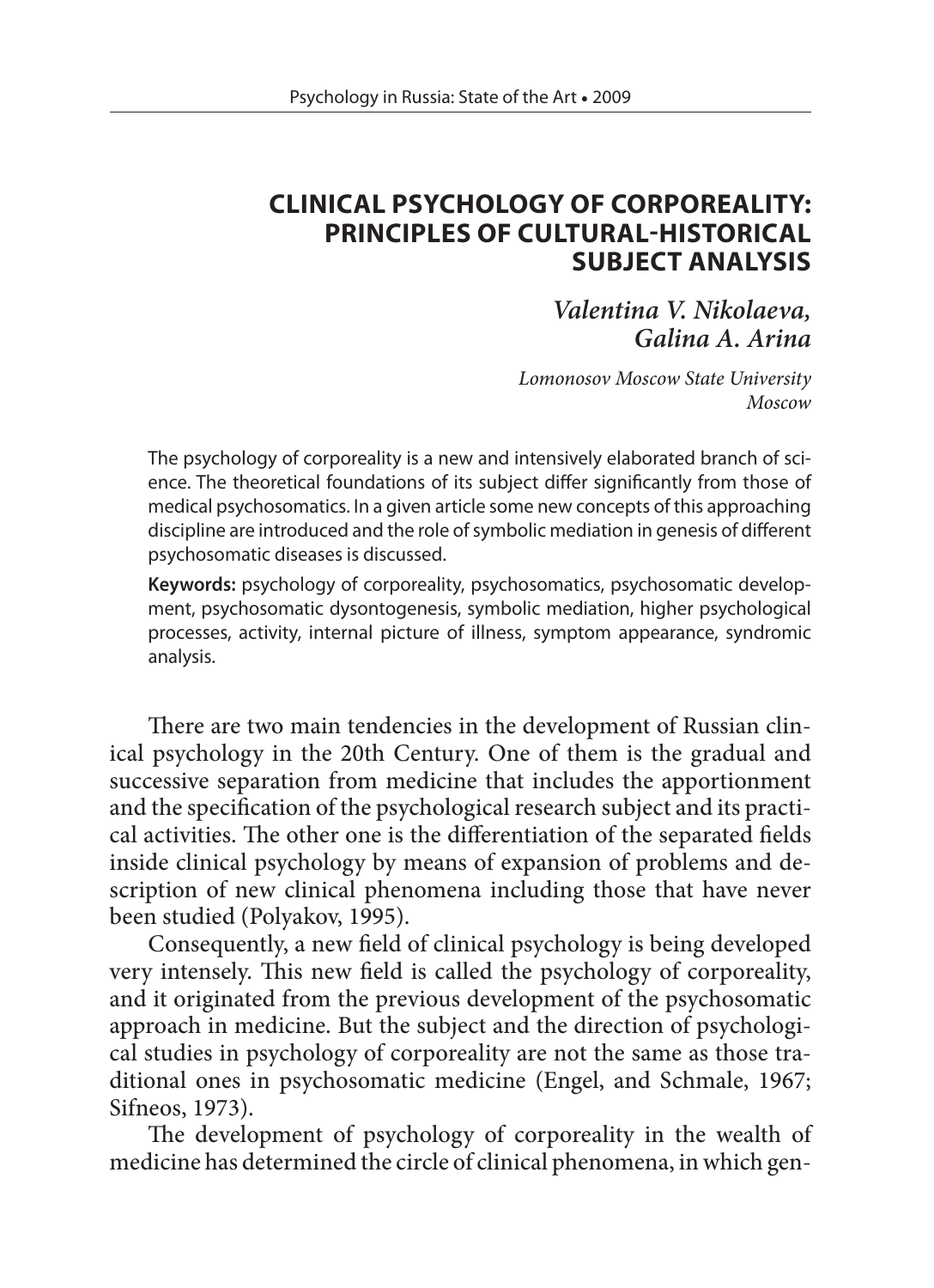esis and dynamics psychological factors play very important role. Inclusion of the mind-body problem in the mainstream of general medicine means that the term "psychosomatics" has now become a term wholly referring to the area of pathopsychology. The simple use of the concept is now construed to be an unequivocal indication of the presence of pathopsychological phenomena in human body secondary to effects of pathogenic psychological factors. Such an approach, however, places a vast range of psychosomatic phenomena under normal conditions beyond the pale of scientific analysis (Tkhostov, 2002). The existence of such phenomena in normal human beings can hardly be doubted: suffice it to mention the conditions quite familiar to psychologists, when a person is able to mobilize considerable physical and mental resources in a situation requiring resolution of a difficult and responsible task, or that of affective disorganization with marked physical components.

There are implicit presentations in science that strictly human in human is limited to mind, and body is just a biological condition for mind development. We consider that such views prevent the inclusion of the mind-body problem in psychology. As the result, only mind and the right hand are present in psychological studies. The rest of the human corporeality is represented in studies of natural sciences (physiology, anatomy, biology, etc.) (Tishenko, 1989).

Thus, the object field of psychosomatics is paradoxical and even defective. Nowadays, despite the wide range of interdisciplinary phenomenology only specific narrow understanding of this phenomenology is spread (medical approach). So the first (and the principal) tasks of psychologists examining the mind-body problem are to define the subject of studies in this area, to specify the discrete scientific psychological problems involved, and to indicate ways to approach them.

Vygotsky's concepts could serve as a theoretical and methodological basis for a fundamentally new approach to the mind-body problem. Vygotsky thought that human corporeal processes required a new understanding. Hence, we read in fragments from his notebooks: "My point of view entails: unity of psychophysiological processes and primacy of the psychological aspect; study of psychological processes, giving overriding emphasis to their psychophysiological aspects. Most important: the possibility, introduced by consciousness, of a new movement, of a new change in psychophysiological processes, of new connections and a new type of development of functions – in particular, historical development, with changes in interfunctional relations – an impossible case at the level of organic development: psychological systems. The possibility of social conscious experience and hence the primacy of conscious structures built from without, through communication: what is impossible for one possible for two… The idea of psychological physiology" (Vygotsky, 1982, p. 66).

The cultural-historical concept of mind development allows qualitative change of the general idea about human body development (normal and abnormal). Body development has to deal with general mental development and therefore it is not limited by progress and changing of physiological system. According to this approach, human body has been changing by culture. During human ontogeny body becomes the first universal symbol and the instrument of human development. Thus human physiological systems acquire a new quality, originating, so to speak, from above, as a consequence of cultural-historical genesis of consciousness. It can be applied to the whole of human somatic sphere, which also acquires a new quality in the course of human cultural evolution. Body has the ability to reap the fruits of all psychological development. This idea is not new; it has been widely discussed in the traditional psychoanalysis. From its point of view the grafting of psychological abilities could lead to the threat of appearance of a psychosomatic symptom, and science here is an interference of mental into corporal, which also could be pathological. Thanks to normal psychological ontogeny body acquires good reforming mechanisms and phenomena.

In psychoanalysis the concepts of "symptom" and "phenomenon" either have the same interpretation and meaning or "symptom" is understood as regression to a position, when the mental and the corporal were not differentiated (the concept of resomatics). According to the cultural-historical concept, there is an ability to distinguish psychosomatic phenomena and symptoms in normal and abnormal development from the very beginning. A psychosomatic phenomenon is not identical with a psychosomatic symptom; it is a consequence of socialization of human corporeality, i.e., of psychosomatic development. The nature of psychosomatic phenomena derives from new psychological structures, and is transformed in accordance with the logic of mental development. The path of socialization of corporeal phenomena lies through the generation and assimilation of corporeal signs, imparting meaning to them, the expansion of bodily actions network.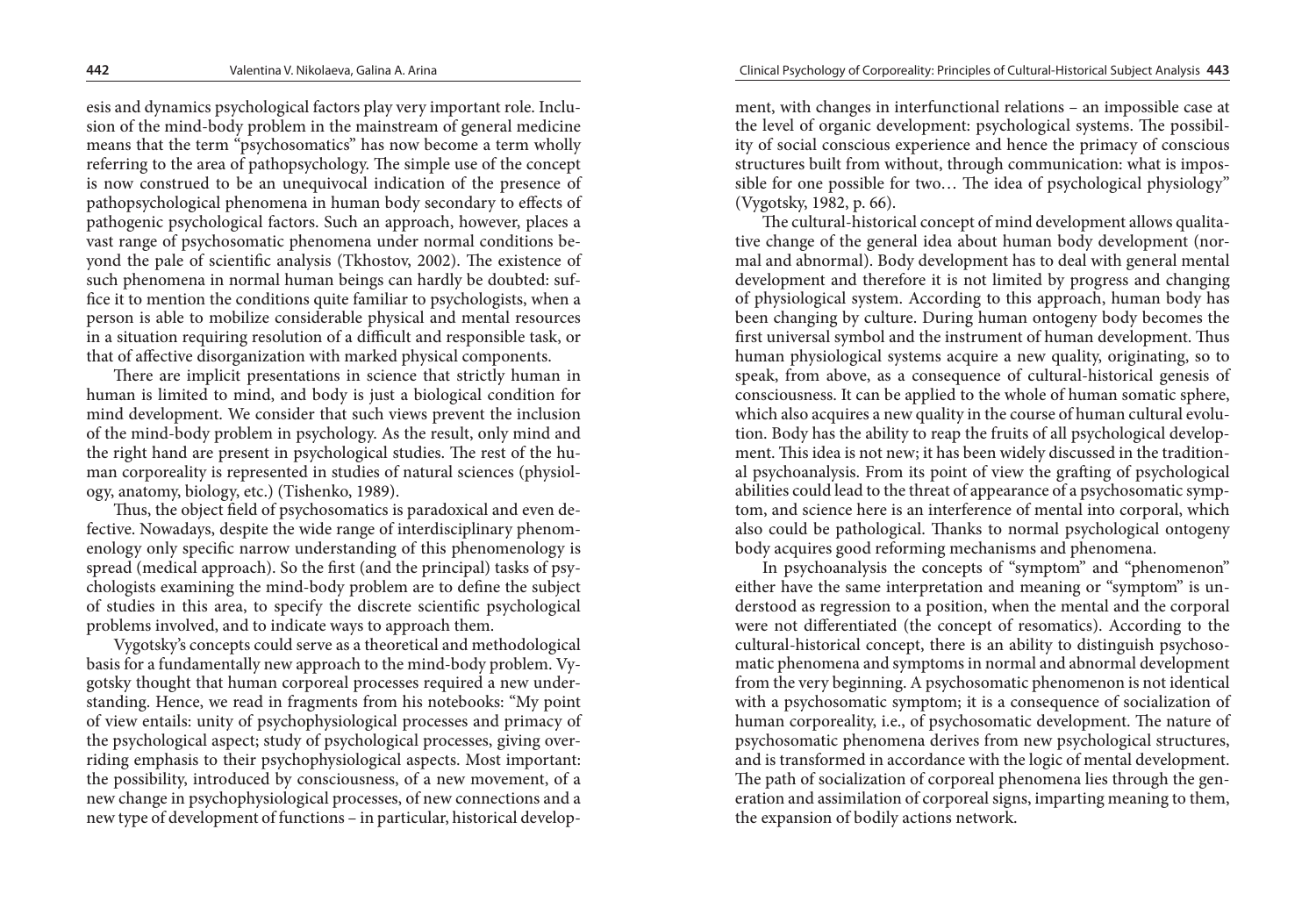The acquiring of the sign system transforms structure of corporeal experience. The formed psychosomatic phenomenon includes body activities and their cognitive and meaning regulating systems, therefore the psychosomatic phenomenon acquires the traits of the higher psychological processes: their social development, mediated nature, the ability to be controlled at will. From this point of view psychosomatic pathology can be a consequence of a breakdown of the corporal developmental socialization.

We consider that the psychology of corporeality has its own phenomenological aspect which is determined by culture, and its development has to deal with the mental development. A new line of development (the psychosomatic development) can be marked out along the mental and the corporal development.

The child's psychosomatic development can be understood as a formation of psychological regulation mechanisms of corporal systems obeying the laws of nature. The subjects of that process are cultural forms of realization of natural needs (to eat, to drink and etc.), corporal functions (breathing, pain reaction), and new psychosomatic phenomena (body image, pain image). This process deals with cognitive elements, meanings, emotional reactions, corporal activity.

The first bearer of a psychosomatic phenomenon is the motherchild dyad, thanks to which the symbolic level exists from the very outset along with the natural level of a psychosomatic phenomenon. In jointly shared actions, the mother fulfils the function of designation and imparting sense to the child's vital needs and bodily actions. The child's bodily actions in the dyad are initially inscribed in the psychological system of an "image of the world". The content and the structure of bodily actions are determined by the development of the system of significations and senses.

The earliest form of signification is evidently central to the analysis of psychosomatic development. It's realized in the language of sensuous (sensory and emotional) modality-as the initial step in the process of body image formation and as a mediating link between the earlier and the later developed forms of meaning. The next stage of developed corporeal psychosomatic phenomena has to do with the organizing role of the system of significations, which already exists at the level of representation and symbolic manipulation with regard to ideas. The main mediator of bodily actions is a verbalized body image, which acquires a multiplicity of semantic characteristics in the context of an integral "image of the world."

One can assume that transformation of semantic aspects of psychosomatic phenomena depends on the stages of development of the semantic, intentional component of child's activity (the succession of dominant activities, the emergence of new psychological structures). Thus, the basis for the existence of meaningful psychosomatic phenomena is communication with mother; a mother not only gives meaning to the corporeal phenomena for her child (verbally and in behavior) but also discloses, through her emotional reactions, the sense and the value of each phenomenon. The power of communicative meaning over bodily symptoms of a child is so great that a symptom may not only appear or take form in the process of communication but may also disappear completely. An example is the magic force of a mother's kiss, which "cures" any child's pain, and psychologically it is an essential substitute in the sense-of-body sensation: from suffering to love.

The stage of absolute predominance of the communicative meaning of corporeal phenomena coincides with the period of mother-child symbiotic attachment and is limited in time to the moment at which a child acquires autonomous, instrumental, self-directed bodily actions and manipulations with his own body. The communicative level of corporeality loses its relevance with age, and is relegated to the "psychological archives". However, it does not disappear, and in a situation of physical illness it may abruptly become relevant again and even serve as a source of a special class of psychosomatic symptoms- hysterical conversion (communication in the language of morbid physical state).

The next stage of development of psychosomatic phenomena is the inclusion in them of gnostic actions that acquire independent meaning and transform the mind-body connection. This stage is characterized by a child's interest in his own body and his search for the means of verbal or other forms of symbolic designation of bodily events. A child learns to distinguish and describe his own physical self, and a system of interceptive categories develops. The phenomenology of corporeality is no longer described by the formula "I am my body" but in another way, as "I have a body." In body image, semantic transformation shifts the functional value of certain body parts and the corporeal acts associated with them to center stage. It is also reflected in the way a child draws a human being: the typical "head and body" demonstrates, to use a term of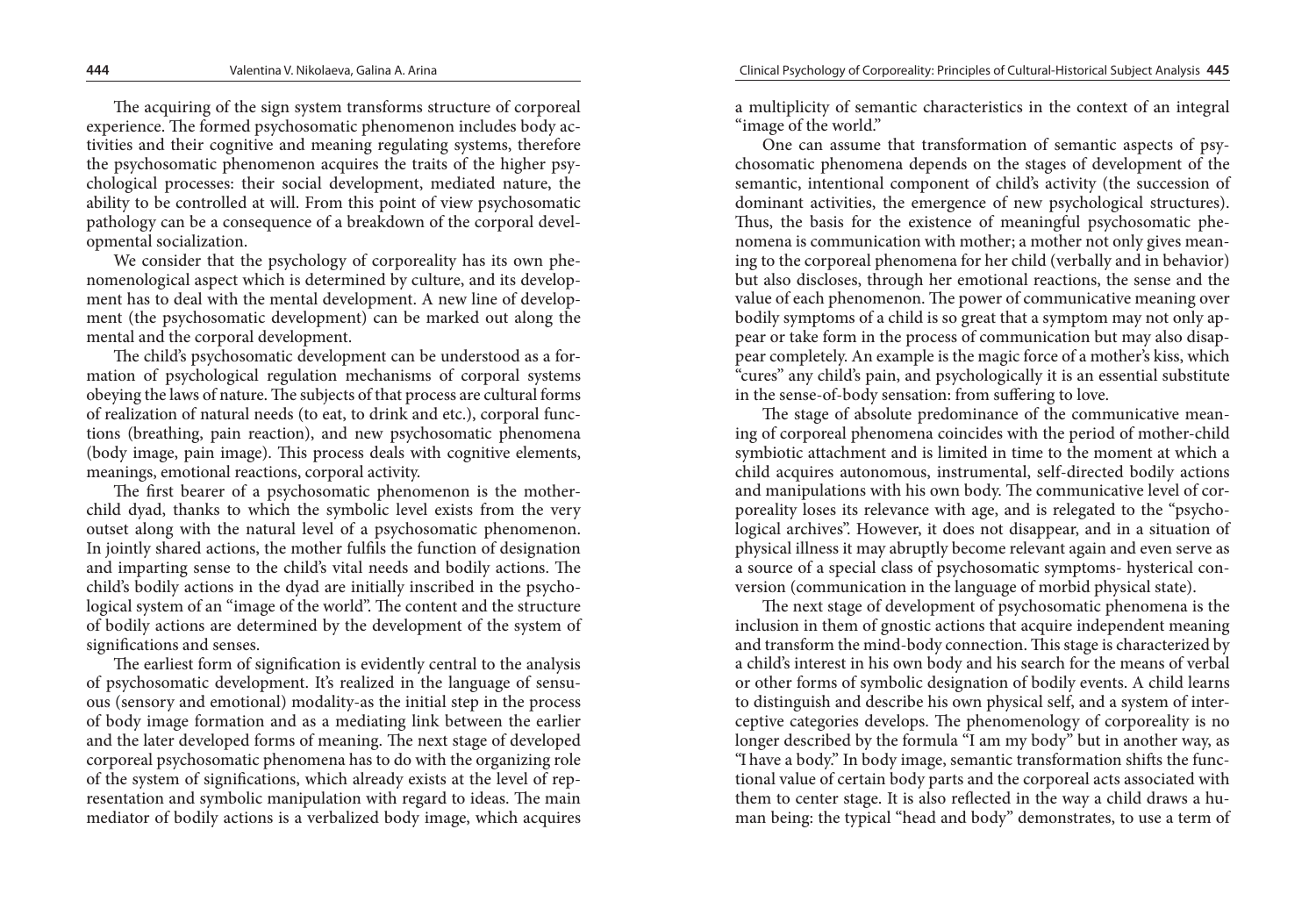E. Neizvestnyi, a "functional deformation" of the body image. It depends on the developmental stage of the semantic, intentional component of child activity (the succession of dominant activities, the emergence of new psychological structures). This stage is matched by a new class of body actions: imitative and assimilative. A child imitates an ill adult and unconsciously learns the family symptoms and the ways they are experienced and overcome emotionally, the stereotypes of response to pain and illness, etc. The significations, the meanings, and the body actions assimilated and appropriated in this period may have an influence on the process of symptom formation later, in adulthood: learned symptoms will be revived, and changes will occur in the semantic, normative characteristics of physical suffering (for example, in the form of a phobic response to body sensations in the region of heart, stomach, etc.).

This new stage in the socialization of corporeality involves the emergence of a reflective level of consciousness capable of transforming established semantic systems and generating new ones. The distinction between the body-self and the mind-self makes the body and its phenomena the participants in an inner dialogue that generates new, vitally important meanings. A paucity of reflexive psychological means can lead to chronicity of potentially pathogenic, alexithymic stereotypes of psychological regulation later on or to a primarily hysterical mode of symptom formation in psychosomatic disorders during life's difficult situations. It is probably here that we should also seek the origins of hypochondriacal personality traits.

Thus, it can be said that the mind-body phenomenon is an obligate consequence and a manifestation of the process of body functions socialization in individual development. A variety of corporeality phenomena reflects heterochronicity of genesis of different psychological systems and non-uniformity of psychological mediation. A "developed" psychosomatic phenomenon at the level of body's vital activity is an analogue of the higher mental functions: it is social in origin and in the nature of its functioning, has a complex system of psychological mediation and, in the course of development, becomes capable, in principle, of voluntary regulation.

Socialization of corporeality obviously has its own, evolving psychophysiology, which has still to be analyzed psychologically. It may be assumed that body systems do not remain quiescent in the course of their psychological mediation, but are transformed into new functional

systems, which regulation necessarily includes a psychological element. The basic psychosomatic functional systems are probably formed quite early; and from that time on, corporeal and psychological events follow a path of co-evolution. The process of genesis and development of psychologically mediated functional systems takes place heterochronically, and the extent to which different bodily functions are psychosomatically implicated varies. The more expressions a body function finds in overt behavior, the more culturally embedded it is, and the more clearly its outward expression is regulated by a set of social norms. Sexual and respiratory functions and the reaction to pain head the list in this regard, and it is on the basis of these body functions that one can also observe a broad range of psychosomatic disorders.

Thus the concept of psychosomatic development marks out the key phenomena that represent development. It also describes the laws of development. We experience difficulties in marking out the key phenomena which form, determine the corporal development. The classification and the description of these phenomena exist, but the phenomenology of the normal development is not created yet. This situation is quite unique because there are a lot of descriptions of normal development in different fields of psychology (thinking, perception, emotions, and etc.), which help to explain some of abnormal phenomena. Just two normal corporal functions are included in psychology. They are the psychomotor acts (image psychology, regulation of activity by will) and the psychological phenomenon of appearance as one of the structural elements of self-image. But we can say that cultural and psychological reality forms more functional organ systems, corporal acts and phenomena. There should be a special task in the subject field of the clinical psychology of corporeality – the description and study of normal psychosomatic phenomena.

The possible search for normal developmental phenomena has to deal with the transfer of laws of psychological development into the psychosomatic ontogeny. From the point of the cultural-historical approach, the psychosomatic development has two dimensions: the external one, which is the process of socialization of corporal functions, and the inner one, which is the general "psycholization" of the body. The most important question is how the process of interiorization of the means of psychological body acts regulation takes place. According to our opinion, the joint emotion accompanying the key moments of corporal development plays the essential role during the early stages of psychosomatic ontogeny.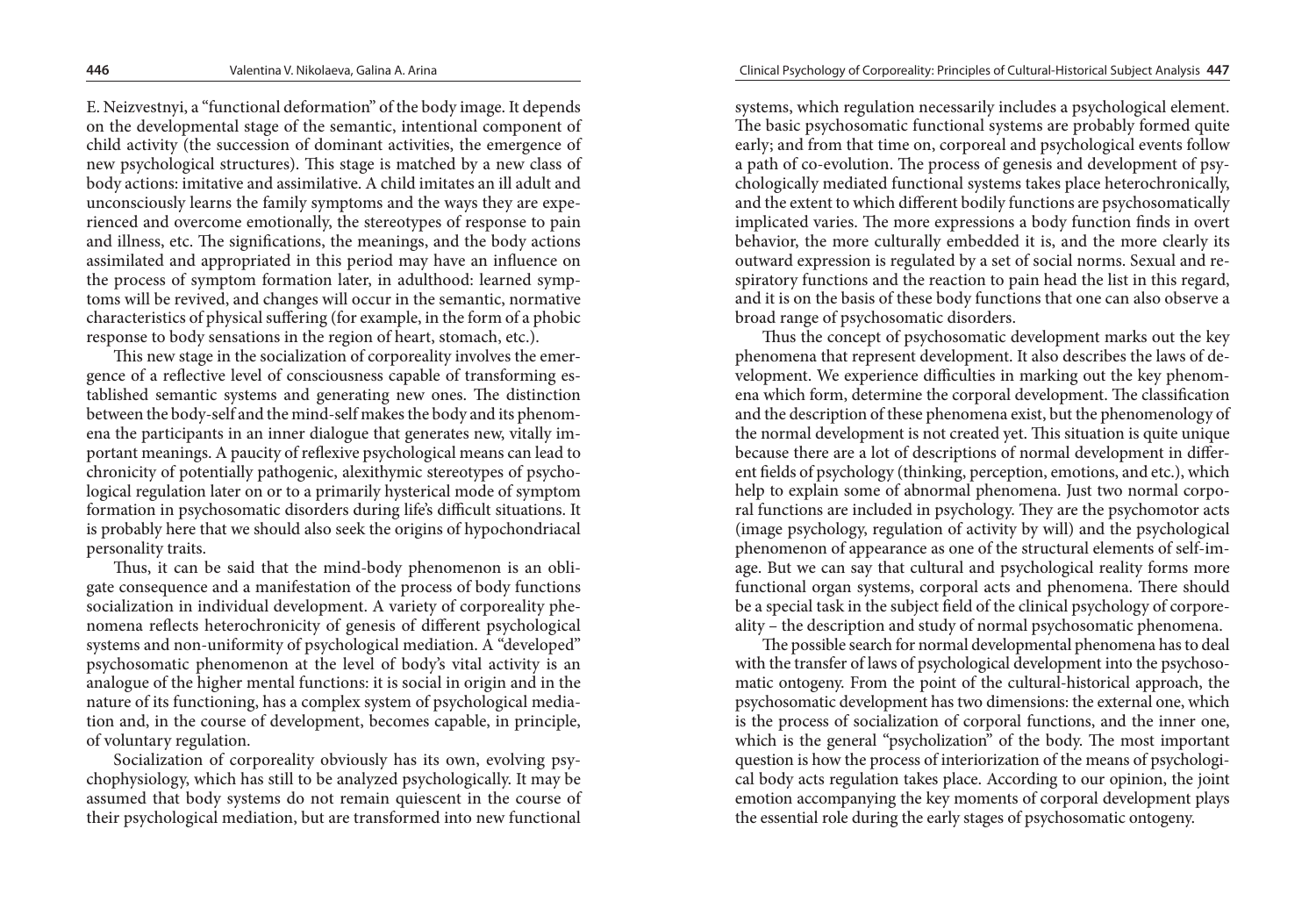Joint joy that accompanies all the stages of origin and fixing of psychosomatic connections provides normal development. In the case parental anxiety psychosomatic disorders may appear. The regulation of bodily activity as one of the main means of socialization can be expressed not only in punishment, but also in not expressing positive emotions. The result of socialization is the appearance of a "cultural body", which acquires its inner regulating system after taboo, imitation and special training. Thus we have to look for normal psychosomatic phenomena in joint emotions: joy, surprise, anxiety and others.

Another way to mark out phenomena of psychosomatic development is to analyze the structure of psychosomatic symptoms. One may try to determine phenomena of normal development by means of symptom appearance mechanisms. For example, in a disorder of normal development of communication and its symbols body language may lead to conversion. Child's simulative complains about stomach pains tell us that stomach is chosen among other body parts as an effective field of communication with mother. By means of this analysis the preliminary outline of psychosomatic phenomena can be determined (body image, pain image, categorical system of body representations, main body activity and acts, and etc.). The list of these subjects is open and should be filled up.

At present we can say that psychosomatic development follows age regularities and is determined by individual features, specific body experiences and social situation of development in general. Body perception, system of its representations depends upon age, level of verbal intellect, gender and experience of diseases. At first it is mostly guided by affective component. In the process of growth, the cognitive component that has information about corporal and pain experiences starts to play the main role. The categorical system becomes wider, emotional and somatic phenomena begin to separate from each other. Step by step the general category of personal body is formed. In case of deprivation there is a delay in the formation of body representations that can be noticed through disorders in categorical system, disease perceptions and misrepresented pain.

Child's internal picture of illness is very different from the adult's one and has its own structure. For little children the corporal state of health doesn't form the base of the inner image of disease. They pay attention mostly to their emotional feelings and adult's cognitive estimations. It also depends on how they endure the treatment. During adolescence the internal picture of illness starts its formation according to teen-ager's state of health; emotional perception of disease is determined by social and physical threat to his/her future. Cognitive estimation plays here the main role.

Structural and dynamic features of emotional experience can be described by level of differentiation and variety of experience, ways of copying with frustration. These features change and influence the psychological ontogeny. There is a pattern of emotional reactions that is common for children with psychosomatic disorders. It is formed by anxiety, prevalence of negative feelings, weak differentiation between positive and negative experience, which is influenced by inadequate understanding of mother's reactions and high dependence on mother.

The path by which psychosomatic symptoms emerge and acquire relevance is determined by the achieved level of corporeality socialization. Abnormal psychosomatic development has been studied very little up to now; but on the basis of explicit theoretical premises and phenomenological data, we can hypothesize several possible deviations in a child's psychosomatic development.

• Delay in socialization of body functions caused by a delay in the process of psychological mediation; the most graphic example is retardation in the development of habits of cleanliness, of voluntary regulation of movements, and of cultural forms of satisfying needs. The criterion here is deviation from a "standard" way, preestablished by social norms of carrying out corporeal actions.

• Regression of psychosomatic development; it may be shorttermed, as a reaction to difficulties in development (for example, a child with a poor sense of self may lose already socialized habits; he is unable to go to sleep or eat on his own, etc.). A more complex variant of regression involves activation of earlier semantic systems (as in a symptom of conversion) or transition to more primitive mechanisms of corporeality regulation (from reflexive thinking to affective reactions).

• Distortion of the course of psychosomatic development due to a distortion in the development of the overall system of psychological mediation: normative, semantic, and cognitive. Such distortion will affect the development of the physical self as a whole. This type of abnormal psychosomatic development is a product of disordered child-parent relations and system of upbringing.

Perhaps the above-described variants of abnormal psychosomatic development do not represent the full scope of its phenomenology, but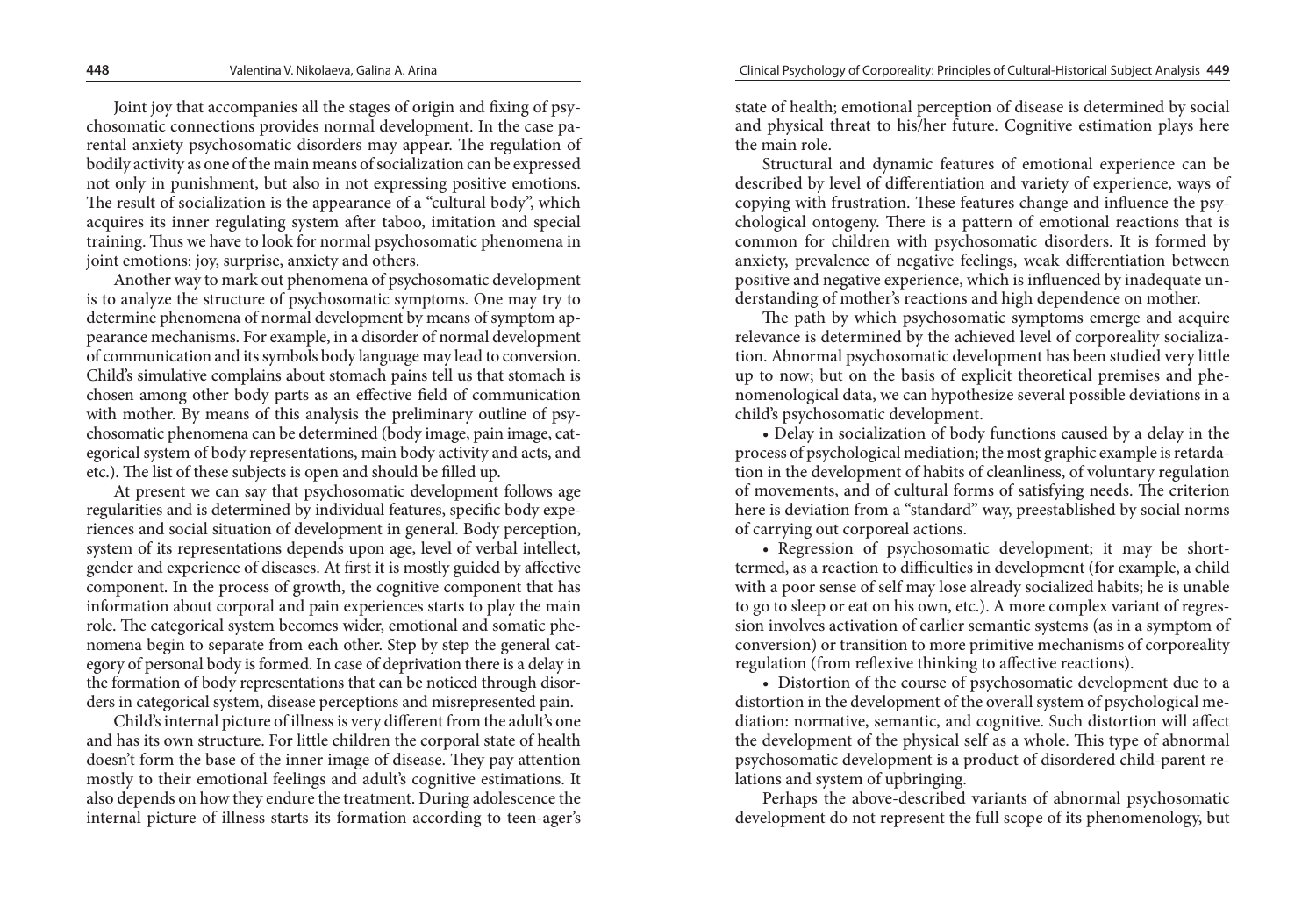they do enable us to construct a diagnosis of psychosomatic development under normal and pathological conditions on the unified, causaldevelopmental foundations.

The scope of corporeality phenomena unveiled in adult human being is the most difficult to understand. We find that they are "built into" the overall architectonics of the individual's mental life, into the semantic sphere of his personality; and during the course of development they form a special, highly significant, and emotionally charged unit. The more a physical phenomenon is enmeshed in a person's mental life, the more profound the "overall psychological accompaniment" is, i.e., the more complex and developed the system of mediation of physical manifestations in the strict sense is, and the more difficult it is to trace the contours of the psychosomatic phenomenon in an adult person.

Physical disorders give us a special area for analysis of body phenomena – the process of symptom and syndrome formation. At present we can suppose, that there are several basic paths of physical symptom development. We indicated earlier, that the psychological pathogenesis of a number of physical disorders involves deviations in the process of corporeality socialization in childhood, as well as distortions in the process of mediation of corporeal phenomena by signs and symbols and, more broadly, by psychological processes. This poses the task of studying how and under which conditions ontogenetically given stereotypes of psychosomatic response and regulation "become enmeshed" in the process by which psychosomatic disorders emerge and acquire relevance.

Another path of body symptoms shaping involves some psychological uniqueness of a situation of illness that forces a person to develop his own forms of psychosomatic engagement. Because illness is of major, vital significance, it focuses a person's mental engagement on itself and not only becomes an object of constant and preferential attention but also gives rise to a specific cognitive activity (nosognosia), which results in new psychosomatic formations – internal picture of illness, altered body image, and sense of self. Personality mechanisms mediating symptom formation and activity of self-regulation play a special role in emergence and psychological evolution of these formations. These mechanisms determine the depth of a psychosomatic disorder (like symptom of symbolical conversion, the psycho-autonomic disorder, or an organic damage of some physical system); and the possibilities and the reserves of individual adaptation, control and successful

compensation of the morbid condition to a considerable extent depend on them.

Psychosomatic disorders develop and acquire their relevance in a way similar to what occurs in this regard in childhood: the process is not confined to the level of intrapsychic mechanisms of mediation. In case of chronic physical ailment, a symptom necessarily becomes an element in the social situation surrounding the individual's development and existence. Firstly, a social situation can help revive a stereotypical psychosomatic response established in the process of individual development (for example, a propensity to get a headache or stomachache in response to a situation involving emotional difficulties). Secondly, the place of a symptom in the structure of situation and its relation to the person's integral semantic system determine such syndrome-forming characteristics as the value of a symptom, the limitation of its meaning and any contingent benefit it may have.

Thus, psychosomatic development continues in adulthood, drawing on accumulated psychosomatic experience and existing mechanisms of psychological mediation and regulation of corporeality, giving rise to a new class of complex psychosomatic phenomena and disorders: sense of self, internal picture of illness, hypochondria. The leading role played by the higher forms of activity the person, his self-awareness and reflection are the fundamental, distinguishing features of psychosomatic development in this period. One's activity in appearance of symptoms reflects not only the achieved level of development of mediative and self-regulatory mechanisms, but a certain path of one's psychosomatic development as well (Nikolaeva, Arina, 2003). According to the cultural-historical approach, the laws of normal and abnormal development are the same; therefore the analysis of self regulation and mediation processes could be used for psychosomatic phenomena description.

The psychology of corporeality as a science discipline and a new field in the Russian clinical psychology studies abnormal phenomena of the psychosomatic development in connection with the normal development, searches for instruments of analysis of corporal phenomena. The base if its methodology is assimilated with the Russian school of clinical psychology, headed by A.R. Luria and B.W. Zeigarnik. They insisted on studying abnormal phenomena in their connection with normal phenomena. One of their achievements is the theoretical and empirical claim for the necessity of the syndromic analysis. The category of psy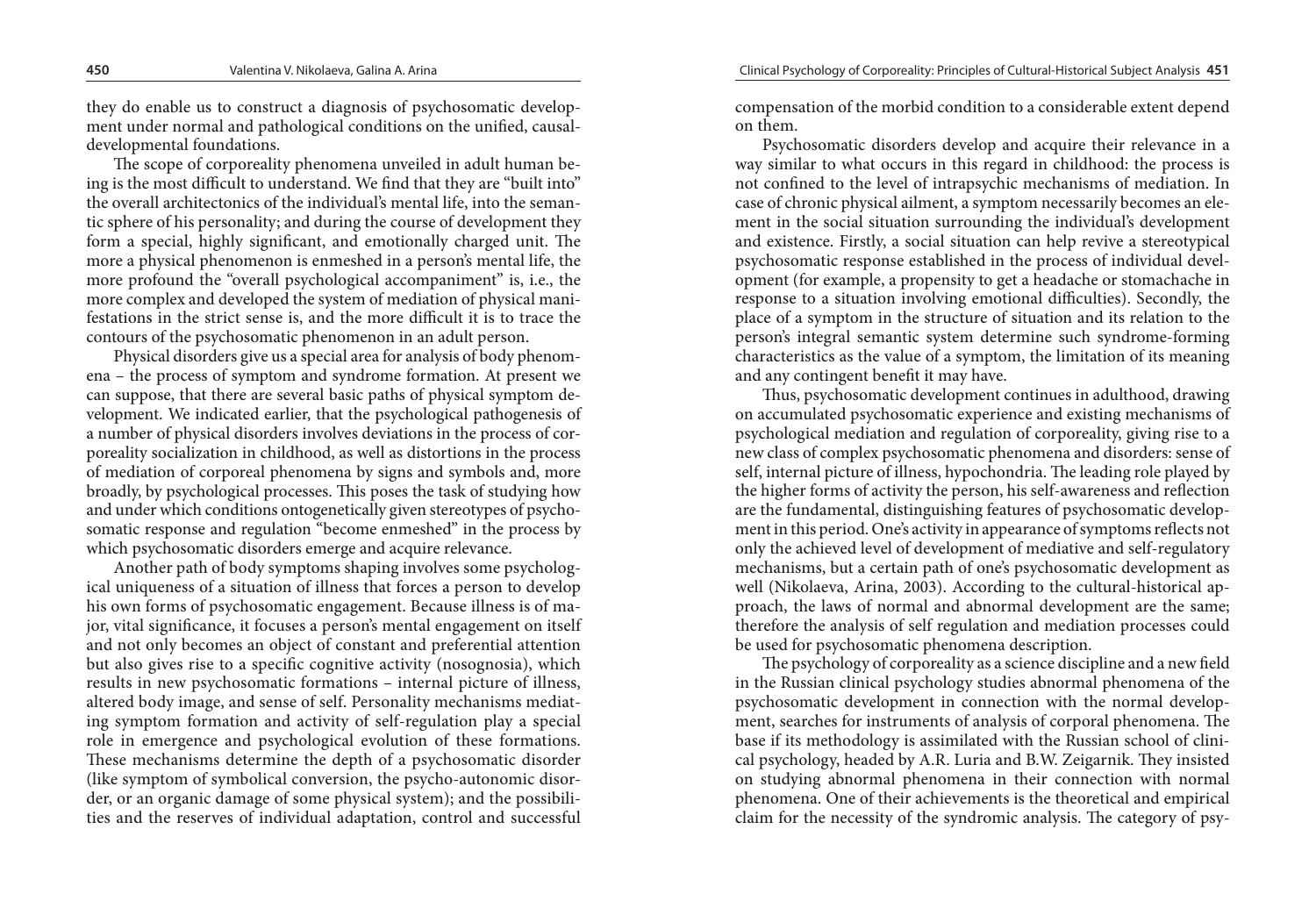chological syndrome makes it possible to depict a structure of a disorder, to give a psychological interpretation of clinical phenomena, to describe psychological mechanisms of abnormal phenomena, and could be used in studies of psychosomatic phenomena. There should be a special type of syndrome which is called psychosomatic. The syndrome analysis is based on clearly formulated principles of the structural genetic analysis, therefore can not be used automatically in empirical research. Let's formulate some methodological preconditions for the use of syndromic analysis in the subject domain of psychology of corporeality.

It is necessary empirically and theoretically to allocate a psychological element, which will be the same in the course of normal psychological ontogeny of corporeality (the line of development) and in the process of symptom appearance (the line of a defect). Concrete forms of embodiment of symbolic regulation – semantic, cognitive, emotional mechanisms – determine the age dynamics in "psycholization" of corporeality, and are the central factors of symptom provoking in case of pathology. The object of research should be presented as a system with multiple causes both in normal development and structure of defect. The object of syndromic analysis should be described as possessing certain signs of plasticity: transformation and development of regulatory mechanisms.

From this point of view body is considered to be a hierarchically organized quasi-system with various levels of regulation and its damage (in different parts of nervous system and actually psychologically – at the level of sensations, body image and sense of body, its symptoms), including physiological, psychophysiological, intrapsychological and sociopsychological subsystems. This approach substantially answers the conventional biopsychosocial approach to psychosemantics. The organization of psychosomatic development is multilevel. At different stages of ontogeny the regulation of corporality phenomena changes from outer psychological to inner psychological according to the achieved level of mental development, in accordance with interiorization mechanisms. So, at early stages of corporeality socialization the outer psychological regulation is central, providing progress and laws of psychosomatic development, but in adults it exists basically in the curtailed form, though it can act as the leading psychological factor in appearing of symptoms (as in case of conversion disorder), subserving the processes of broken communications.

In psychology of corporeality it is supposed that plasticity of psychosomatic phenomena is connected with plasticity of brain functional systems (as in neuropsychology), as well as with age dynamics in psychological regulation of corporal phenomena. It is also linked to the demolition of these mechanisms during illness or semantic transformation of a person and changes in hierarchy of mediative mechanisms that may be directly emotional or reflective. Thus, the structure of a psychosomatic syndrome is a complex, hierarchically organized system of phenomena and mechanisms. It includes not only psychophysiological mechanisms at the level of inner psychological regulation, but likewise the factors of social situations of corporeality development, as the major determinants of symptom appearance.

The content and the borders of a psychosomatic syndrome are defined by a combination of symptoms of dysfunctions, both individually and nosospecified, as well as the phenomena of psychosomatic development and system of compensatory mechanisms and symptoms. From the psychological perspective, the essence of the syndrome is the interconnected and hierarchical system of the safe, developing and broken mechanisms of corporality and psychological self-control. The variable content of psychological factors in symptom appearance depends on the age and the reached level of corporeality mediation and means that a psychological syndrome is not identical to a clinical picture of corporal dysfunction.

The clinical dysfunction may correspond to several psychological syndromes. The conversion may serve here as an example of variable psychological content with a unified clinical definition. The same clinical constellation of symptoms in different psychological contexts gets a psychological polysemy, as it is formed with different cultural and symbolical mechanisms. For example, panting may reproduce the habitual stereotype of reaction learned in childhood, or may be the element of nonverbal communication of significant feelings, etc. Since the psychological sense of a symptom varies, so do the possibilities of psychotherapeutic influence, according to the age transformations and the leading mechanisms of symptom appearance.

The syndromic analysis completes two tasks in psychology of corporeality (as well as in neuropsychology and in pathopsychology). Firstly, it is the main methodological principle, and secondly, it is the means of empirical and diagnostic process. It provides a realization of the biopsychosocial model in the analysis of diseases and could also be used as the main means in diagnostics, as assistance in psychiatry and neurology. From this point of view a psychosomatic syndrome is a necessary step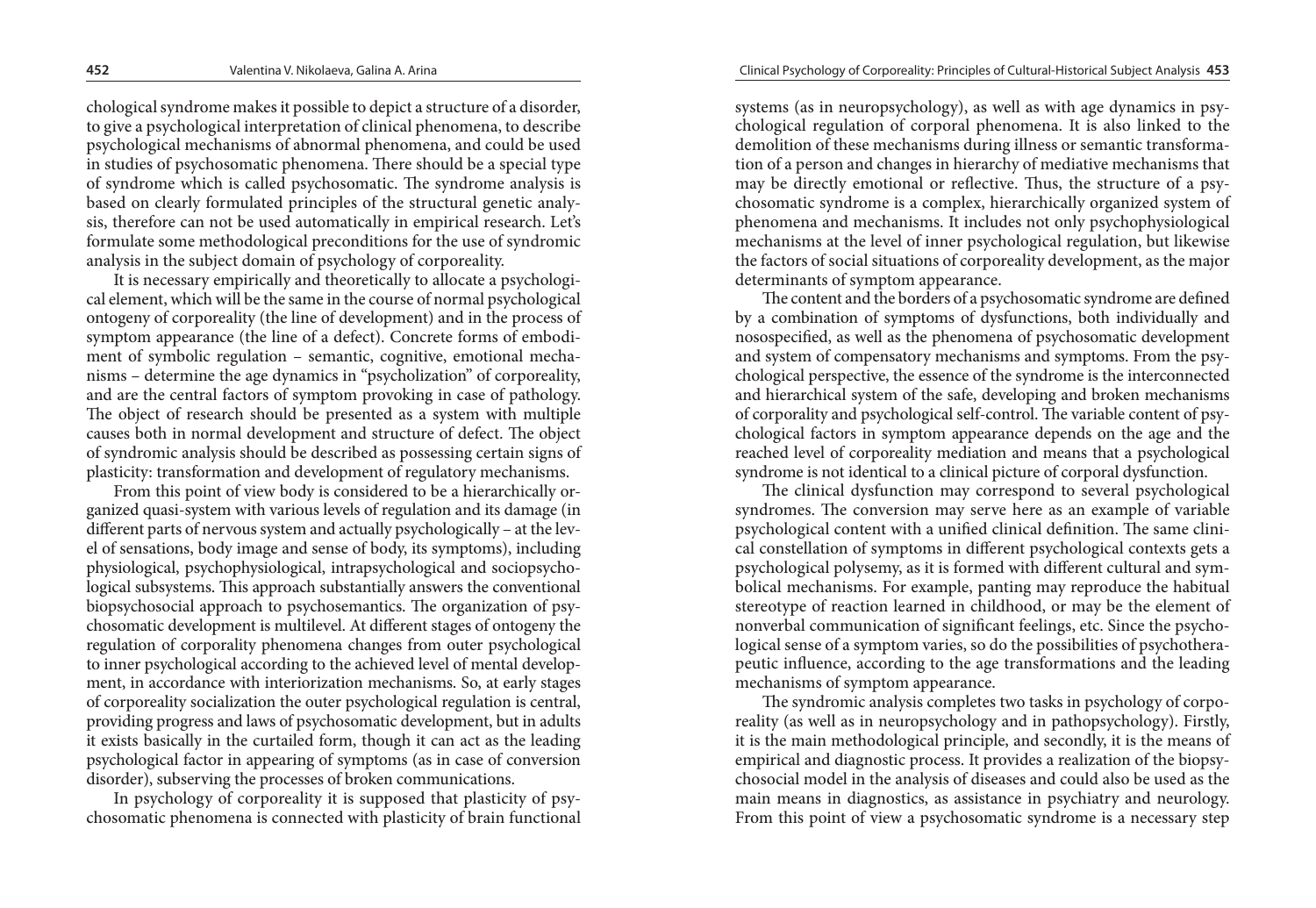and one of the main instruments in establishing the diagnosis. This diagnostic process requires all the resources of clinical and psychological analysis. The syndromic analysis is an inalienable part of description of a complex disorder/defect structure. An applied result could be seen, for example, in the qualification of changes in higher psychological processes and psychological activity during chronic diseases at different ages, since various forms of diseases provoke certain morphological and multiple mental changes. These morphological and multiple mental changes lead to various defects of psychological processes including psychic dysontogenesis. A neuropsychological and pathopsychological qualification could be a part of a negative diagnosis, as it helps to differentiate psychosomatic disorder from other disorders including organic and psychotic. It is very difficult to define the so-called "specific gravity" of different factors in appearance of symptoms (organic, psychological, peripheral). A neuropsychological analysis shows which elements of central regulation are damaged and which factors play the main role. This analysis is suitable for almost every patient with complex etiology of suffering.

The stages and the tasks of an applied syndrome analysis are the following:

• the description of so-called "specific gravity" of psychological factors in all kinds of symptoms and states of health currently present in the clinical picture or found in the anamnesis. We could define the "specific gravity" by qualification of organic and psychological factors. After this procedure one can follow the next step, which is the reconstruction of a psychosomatic syndrome.

• the definition of the functional role of psychological experiences and mechanisms in appearance of all kinds of symptoms (isolated or interrelated). Four possible types of psychological factors in symptom appearance may be found. They are factors of disposition, factors of provocation, dynamic factors, and protective factors. Most of the known mechanisms of symptom appearance may be kept within the bounds of two functional roles. The understanding of these bounds is very useful and helpful in diagnostics and treatment. For example, the phenomenon of the "secondary advantage" leads mostly to a very prolonged disorder.

• the definition of topology of psychological factors as inner or outer factors. In different psychosomatic disorders a correlation between these factors could be different. In case of conversion the outer communication is the main factor.

• the description of psychological content in genesis of symptoms. This includes the analysis of structures of experience acquired during the psychological ontogeny.

• the qualification of mechanisms of symptom appearance in the context of individual development. It is possible if we analyze the whole life of a person: his/her family, culture, and epoch.

Thus the main content of psychological diagnostics in psychosomatic syndromic analysis must include analysis of mechanisms of symbolic mediation and its multiple-factor determination. The psychology of corporeality is methodologically ready to maintain the unique psychological instrument which is the syndromic analysis of psychological and psychosomatic phenomena. The model of psychotherapy should respond to these requirements, should consider special age traits, and should contain activity approach.

The clinical psychology of corporeality is characterized by a vast scope of bodily phenomena, mechanisms of regulation created through activity and development, adequate diagnostics, adequate psychotherapy. This allows inclusion of psychosomatic phenomena in the subject field of psychology, and further, in the field of other human sciences (philosophy, cultural anthropology, etc.).

There is a methodological unity between the clinical psychology of corporeality and the Russian general psychology.

• There is a shared notion about symbolically and culturally determined psychological phenomena.

• One of the main concepts in both disciplines is the concept of development (psychosomatic development).

• The phenomenological scope of the clinical psychology of corporeality includes abnormal as well as normal psychosomatic phenomena, their life-course development, psychological mechanisms of body development

• The active human role in development and transformation of bodily phenomena is emphasized and described.

Summing the abovementioned, there is a new independent understanding of the psychosomatic problem in the clinical psychology of corporeality, which differs considerably from those of the traditional medicine. In this light, the concepts of "psychosomatic symptom", "psychosomatic syndrome" and "psychosomatic unity" acquire new meanings.